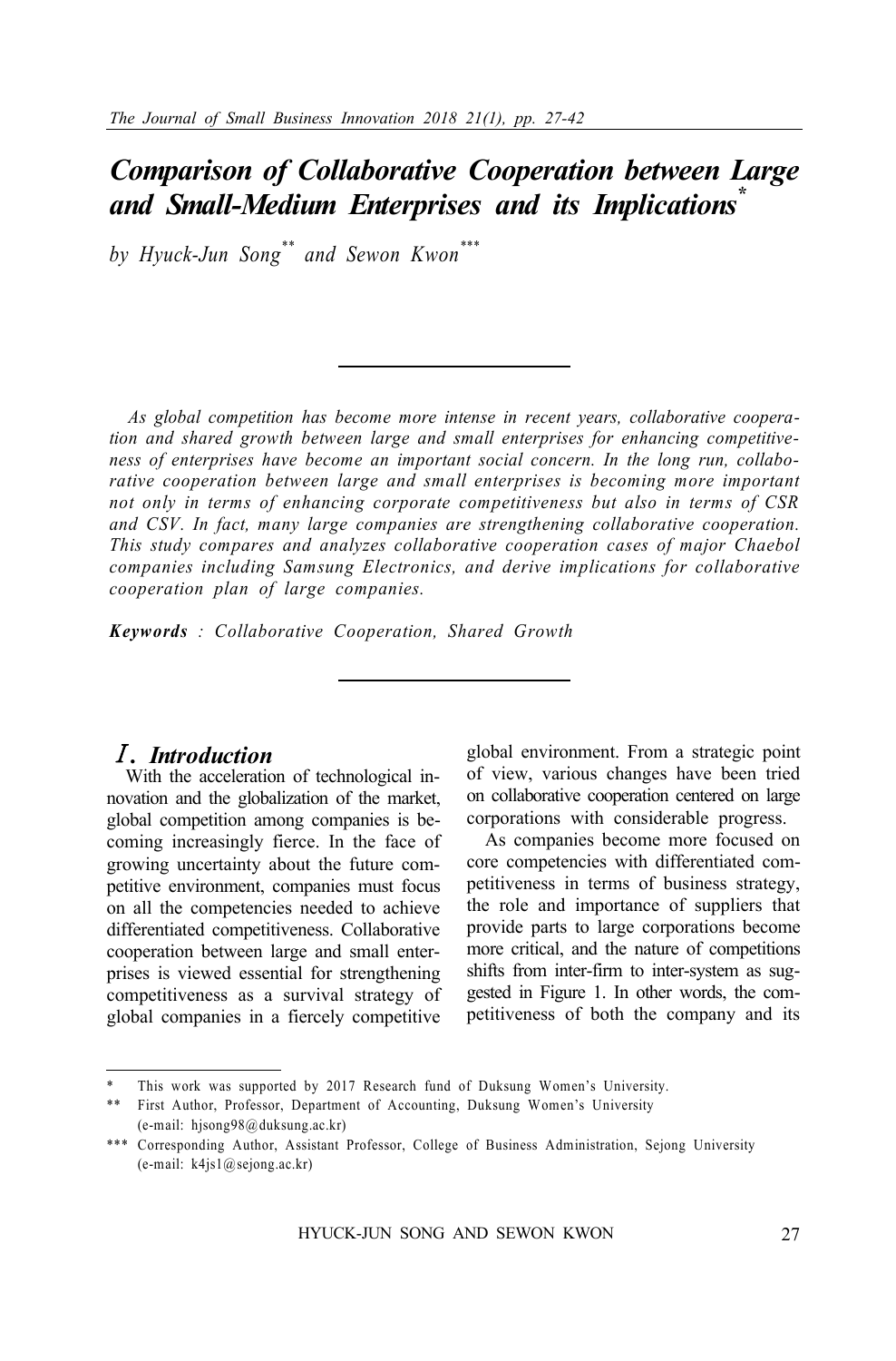partners determines the survival of the company. Therefore, it is no exaggeration to say that the competitiveness of the ecosystem depends on the quality performance and technology level of the supplier. The quality and the technological power of the parts are crucial to the final product quality and delivery time. Leading global companies are making efforts to secure competitive advantage through collaborative cooperation and shared growth, building cooperative partnerships with partner companies and enhancing selfreliance of partner companies.

In addition, collaborative cooperation is becoming more important in terms of corporate social responsibility (CSR). As the social influence of the corporation increases, social responsibility is emphasized as sustainable growth as a means of sustained competitive advantage, which is not a competitive advantage factor such as cost reduction or productivity improvement that has been emphasized yet but raises the value of the company. In Korea, while the problem of polarization of large companies and SMEs has been deepening after the financial crisis and has become a social issue, collaborative cooperation and shared growth are viewed as overarching issues.

As collaborative cooperation began as a government initiative, the Federation of Korean Industries (FKI) has recognized that the key to our economic development is the

shared growth through strengthening cooperation between large corporations and small and medium enterprises; and in order to actively promote cooperation between large corporations and SME, Center for Large and Small Business Cooperation was established in Oct 2005. The center will establish management consulting for SMEs, share management know-how among SMEs, support SMEs to use patents for dormant patents, use largesized SMEs and support SMEs, Samsung Electronics' competitiveness in corporate ecosystem will increase as the large enterprises and partner companies become 'hidden champions' in various small and medium enterprise support projects such as educational projects to raise cooperation among SMEs. Samsung Electronics successfully contributed to the development of national industry by establishing new model of jointgrowth enterprise ecosystem and expanding into industry by successfully cultivating hidden champion, expanding trade door and developing new open technology. The shared growth is to support and nurture the competitiveness of the ecosystem in which the corporation belongs, rather than competing for profit among individual companies in the short term. In system product development and production, which requires multiple parts, one company cannot grow by itself. It is necessary to run together so that efficient and sustained performance creation becomes

#### **Figure 1 Determinants of Competitiveness**

The competitive advantage of a firm  $=f$ {R&D, Production, Supply chain, Market, Stakeholders, Regulation}

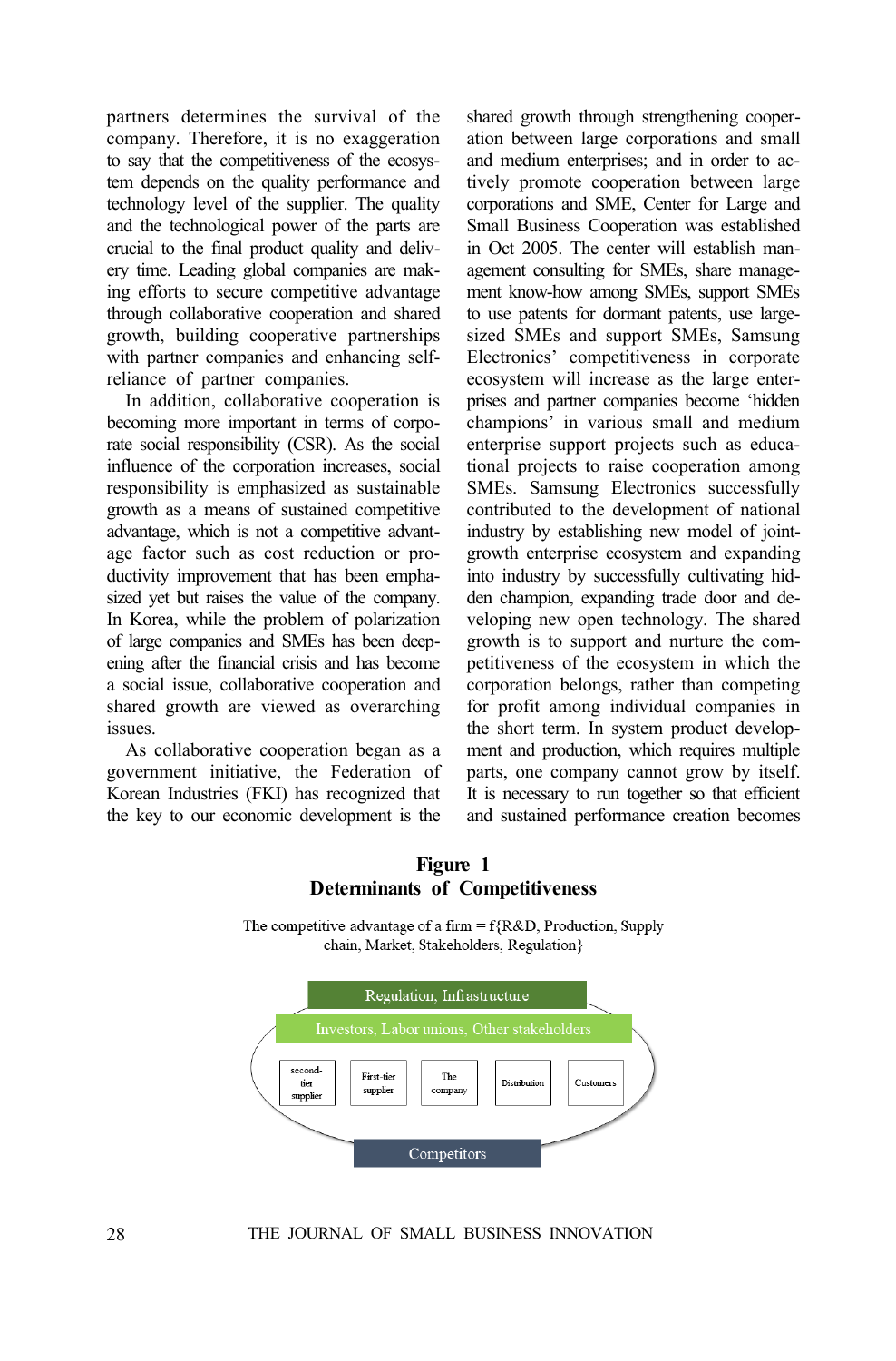possible.

In particular, the government has emphasized shared growth and has shown concrete achievements such as collaborative partnership between large companies and their first and second suppliers, and adjustment of business areas between large and small companies. The competitiveness of partner companies is crucial to the competitiveness and long-term growth of large corporations. Spending by Korea's top 30 chaebols have already exceeded KRW 1 trillion in support for shared growth in 2011. In addition, Center for Large and Small Business Cooperation of the Federation of Korean Industries (FKI) in October 2013 surveyed the top 500 companies on progress and awareness in shared growth. According to Table 1, 60.2% of the 261 respondents answered that they are operating a dedicated shared growth organization, and 49.4% of respondents answered that CEOs and executives and staffs reflected the results of shared growth. More encouraging is the fact that the larger the company, the more likely it is that it operates a shared growth organization. In addition, if a supplier requests to adjust the unit price, an average of 60.4% of the requested amount is reflected in the payment amount, and the payment unit work is also within 25 days, which is much shorter than 60 days.

Despite the efforts of these large corpo-

rations, however, SMEs tend not to fully appreciate the growth efforts of large corporations. This paper draws some implications for the collaborative cooperation plan through the current status and case analysis of collaborative cooperation. Through this, this paper proposes an effective supply chain collaborative cooperation model to strengthen Korean large companies' global competitiveness. This paper reviews the examples of collaborative cooperation in Section 2, followed by a comparative analysis of collaborative cooperation between SMEs and other large corporations in Section 3; Section 4 provides Conclusion and Implications.

# Ⅱ*. Collaborative Cooperation between Large Companies and SMEs and Case Study*

# 2.1 Prior Studies for Collaborative Cooperation

We categorize the collaborative cooperation of large companies based on theory suggested by Kim et al. (2006). Kim et al. (2006) argue that there are three ways for Collaborative Cooperation: (1) capacity building; (2) trust building; and (3) open innovation. Capacity building is related with growing a chain of capabilities (Fine, 1998). In partic-

| (Surveyed by Center for Large and Small Business Cooperation, FKI)                               |  |
|--------------------------------------------------------------------------------------------------|--|
| Content                                                                                          |  |
| Top 500 companies in terms of sales                                                              |  |
| 261                                                                                              |  |
| Whole sample<br>Y: 157, N: 104<br>Top 100<br>90.9%<br>Tot 101 to 200<br>75.8%<br>Others<br>32.2% |  |
| Y: 129, N: 132                                                                                   |  |
| 60.4% of requested amount on average                                                             |  |
|                                                                                                  |  |

**Table 1 Status of and Awareness in Collaborative Cooperation (Surveyed by Center for Large and Small Business Cooperation, FKI)** 

Terms of payment Within 25 days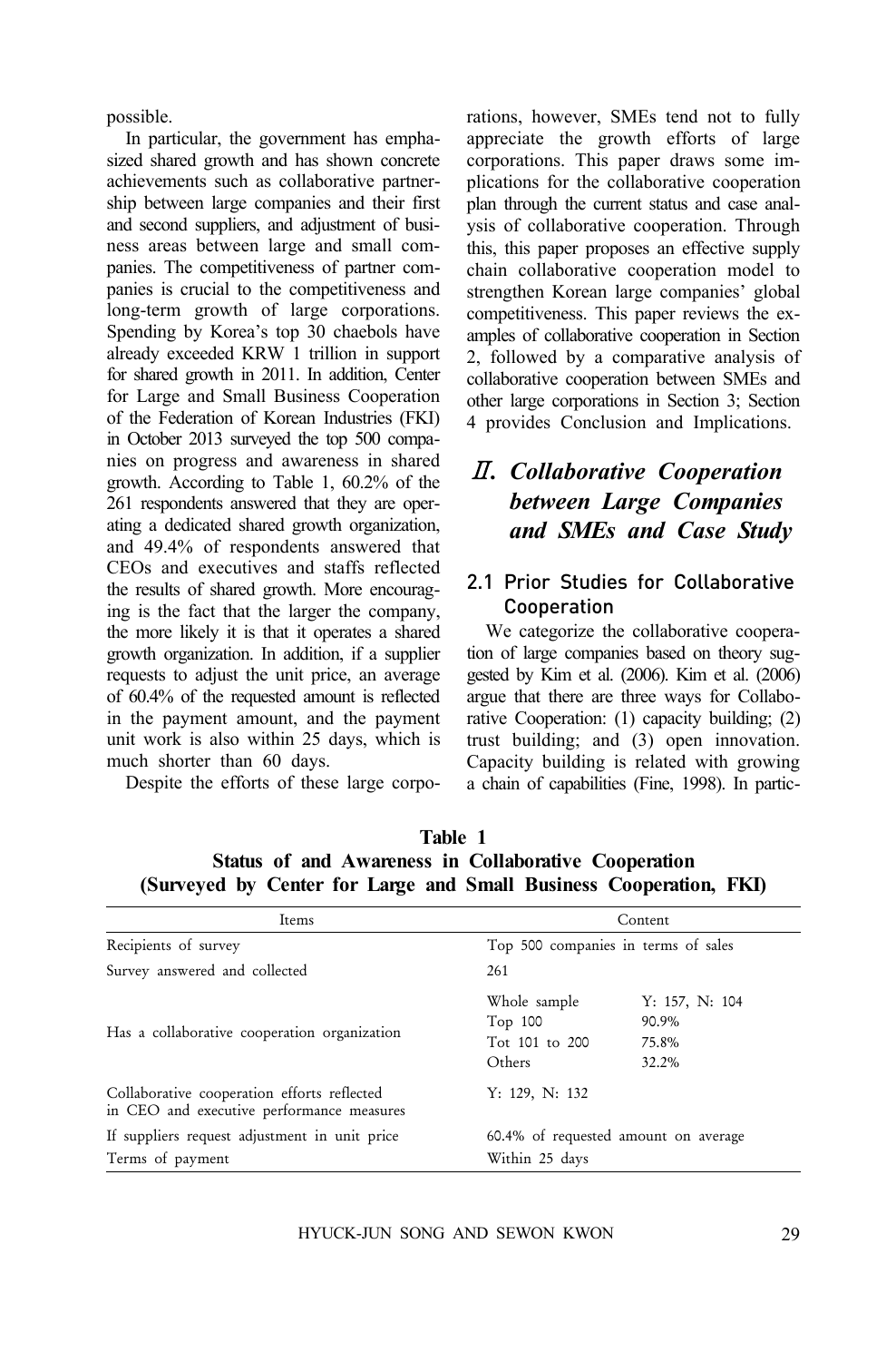**Table 2 Top 30 Companies' Support for Suppliers from 2010 to 2013 and Plans in 2014**

(in KRW 100 million)

|                                          | R&D<br>support<br>(%) | Productivity<br>improvement<br>(%) | Training<br>$(\%)$ | Guaranteed<br>loan<br>$(\%)$ | Overseas<br>market<br>expansion<br>(%) | Domestic<br>sales and<br>purchase<br>support<br>$(\%)$ | Total               | Comparison<br>with the<br>previous<br>year |
|------------------------------------------|-----------------------|------------------------------------|--------------------|------------------------------|----------------------------------------|--------------------------------------------------------|---------------------|--------------------------------------------|
| 2010                                     | 2,244<br>$(25.2\%)$   | 1,563<br>$(17.5\%)$                | 268<br>$(3.0\%)$   | 802<br>$(9.0\%)$             | 17<br>$(0.2\%)$                        | 4,028<br>$(45.1\%)$                                    | 8,922<br>$(100\%)$  |                                            |
| 2011                                     | 4,191<br>$(27.3\%)$   | 2,188<br>$(14.2\%)$                | 401<br>$(2.6\%)$   | 2,987<br>$(19.5\%)$          | 320<br>$(2.1\%)$                       | 5,269<br>$(34.3\%)$                                    | 15,356<br>$(100\%)$ | 72.1%                                      |
| 2012                                     | 2,992<br>$(19.2\%)$   | 3,561<br>$(22.9\%)$                | 487<br>$(3.1\%)$   | 3,081<br>$(19.8\%)$          | 980<br>$(6.3\%)$                       | 4,470<br>(28.7%)                                       | 15,571<br>$(100\%)$ | 1.4%                                       |
| $2013$ (A)                               | 2,724<br>$(17.1\%)$   | 4,167<br>$(26.1\%)$                | 458<br>$(2.9\%)$   | 2,554<br>$(16.0\%)$          | 715<br>$(4.5\%)$                       | 5,324<br>$(33.4\%)$                                    | 15,942<br>$(100\%)$ | 2.4%                                       |
| $2014$ (B)                               | 2,855<br>$(16.6\%)$   | 4.527<br>$(26.4\%)$                | 506<br>$(2.9\%)$   | 2,848<br>$(16.6\%)$          | 833<br>$(4.9\%)$                       | 5,592<br>$(32.6\%)$                                    | 17,161<br>$(100\%)$ | 7.6%                                       |
| Comparison with the<br>previous year (C) | 4.8%                  | 8.6%                               | 10.5%              | 11.5%                        | 16.5%                                  | 5.0%                                                   |                     |                                            |

Source: FKI 2014 report on roadmap for collaborative cooperation (Apr 8, 2014), attached.

ular, this can start with developing R&D and new capabilities. Trust building is associated with enhancing a chain of organizations (Fine, 1998). In this case, trust is the key factor to connect the organizations in the same corporate ecosystem (Kim et al., 2006). Trust can be cultivated by adjusting payment and purchase terms of large companies to alleviate the burden of small size companies, by supporting financing, overseas expansion, and employment of small size companies, and by sharing the total profits in the corporate ecosystem. Finally, open innovation focus on the creativity in the corporate ecosystem. The creativity in the ecosystem depends on the technology of small and medium sized enterprises. In this regard, raising hidden champions in the specific industry is important to influence the development of technology in the small and medium sized companies.

# 2.2 Collaborative Cooperation among Major Domestic Companies: An Overview

According to the data from the FKI 2014 report on shared growth summarized in Table 2, the 30 largest companies in Korea are

showing continued growth in support for their suppliers since they exceeded 1 trillion won in 2011 and plan to support about 1.7 trillion won in 2014. Details of supports also changed dramatically: whereas purchase support (45.1% in 2010  $\rightarrow$  32.6% in 2014) and R&D support (25.2% in 2010  $\rightarrow$  16.6% in 2014) were prevalent, productivity improvement support (17.5% in 2010  $\rightarrow$  26.4% in 2014) and guaranteed loan (9.0% in 2010  $\rightarrow$  16.6% in 2014) became more common. The amount of support for the opening of the overseas market, which was insignificant in 2010, increased by 49 times in 2014 compared to 2010, and support for the training of partner companies is also doubled, supporting investment for long-term growth of suppliers.

# 2.3 Status of Collaborative Cooperation among Major Korean Companies

#### **2.3.1 Samsung Electronics1)**

Samsung Electronics' collaborative cooperation direction can be divided into R&D,

<sup>1)</sup> Major contents include summary of Kim (2014).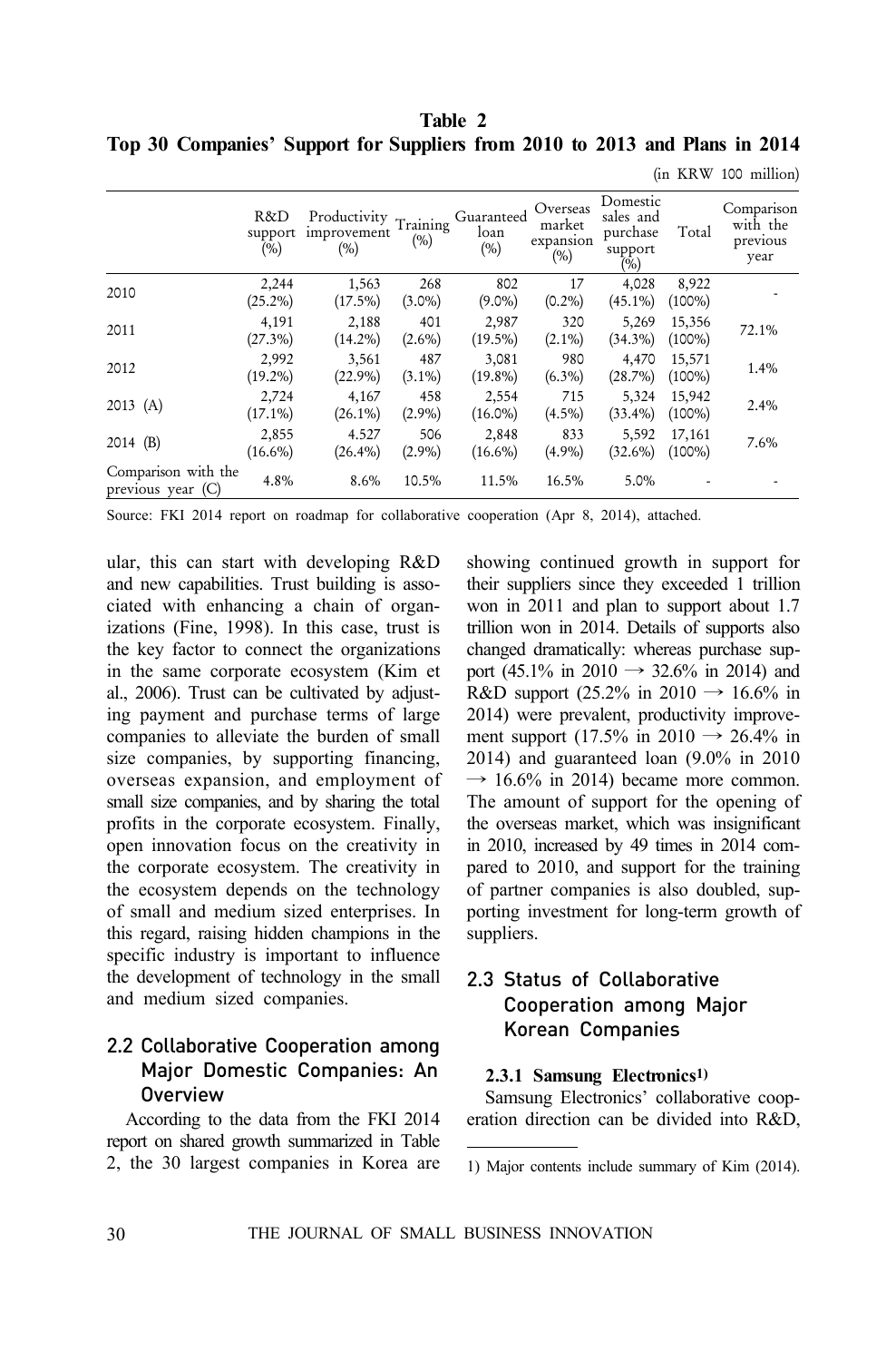procurement and raw material procurement, funding, employment support, new growth engine, profit sharing, and cultivation of hidden champions.

Regarding R&D support, the company is carrying out a new technology development contest system, transferring idle patents, and depositing technical data.2) The new technology development contest system is a system that supports SMEs when it develops promising new technologies at the level of Samsung Electronics apart from transactions. In particular, in 2011, about KRW 100 won was introduced to the Small and Medium-Sized Enterprise Cooperation Foundation and implemented based on this system as a system started to develop small and medium enterprises with lack of investment resources but technological power. Samsung Electronics will share some achievements if SMEs supported by the new technology development contest system succeed in technology development and gain fruits. By 2013, Samsung Electronics provided about KRW 40 billion to 56 companies.

Since 2005, Samsung Electronics has been fully cashing out payment for partner companies for the first time in Korea. In particular, starting in 2013, the payment standard was further improved and the payment was made within 10 days after the transaction. In order to improve the payment of secondary suppliers, Samsung Electronics is constantly monitoring primary suppliers. The company pays a considerable amount (about 800 billion won on average) every year according to holidays such as Lunar new year and Chuseok. In relation to the fluctuation of commodity prices, Samsung Electronics is trying to reflect fluctuations in commodity prices on suppliers' prices. Currently, the company has introduced a premium system3) for iron plates,

3) A system in which large companies directly pur-

resins, and copper used in large home appliances, and plans to gradually expand it to various products.

Samsung Electronics, in cooperation with IBK, Woori Bank, and KDB, created a collaborative fund of KRW 1 trillion, supporting loans to primary and secondary suppliers. Its suppliers can loan up to KRW 9 billion per company and the fund can be used for facility investment/technology development /operation funding. In 2013, a total of KRW 870 billion was provided to 662 companies. Performance-based sharing refers to a system that identifies and promotes innovation tasks jointly with partner companies and shares the achievements of the project with partner companies. Samsung Electronics conducts preliminary assessments on the proposals proposed by the suppliers and supports the fund/technology/manpower for potentially competitive projects.

Hidden champion cultivating system is a program that supports Samsung Electronics' partner companies to grow into a global company. Samsung Electronics started the program in 2011 and through this program, SMEs will become hidden champion. In addition, Samsung Electronics will provide technology, manufacturing, and management support so that its partner can win the second largest market share in Korea or fifth largest globally. The program has a great effect. For example, 14 companies that grew into a global top-tier company through the hidden champion program in saw their revenue rise about 1 trillion won in 2013 compared to 2010. These hidden champions accounted for the largest market share in the world with three companies in the world, two in the second, two in the third, five in the domestic market and two in the second place. Table 3 summarizes Samsung Electronics' collaborative cooperation efforts.

<sup>2)</sup> A system that stores technical data jointly developed by large enterprises and small and medium enterprises in a facility equipped with temporary facilities. Technology leaks can be reduced to large enterprises.

chase raw materials and provide them to suppliers. It is a system in which large companies pay the risk and fund/finance costs due to fluctuations in raw material prices.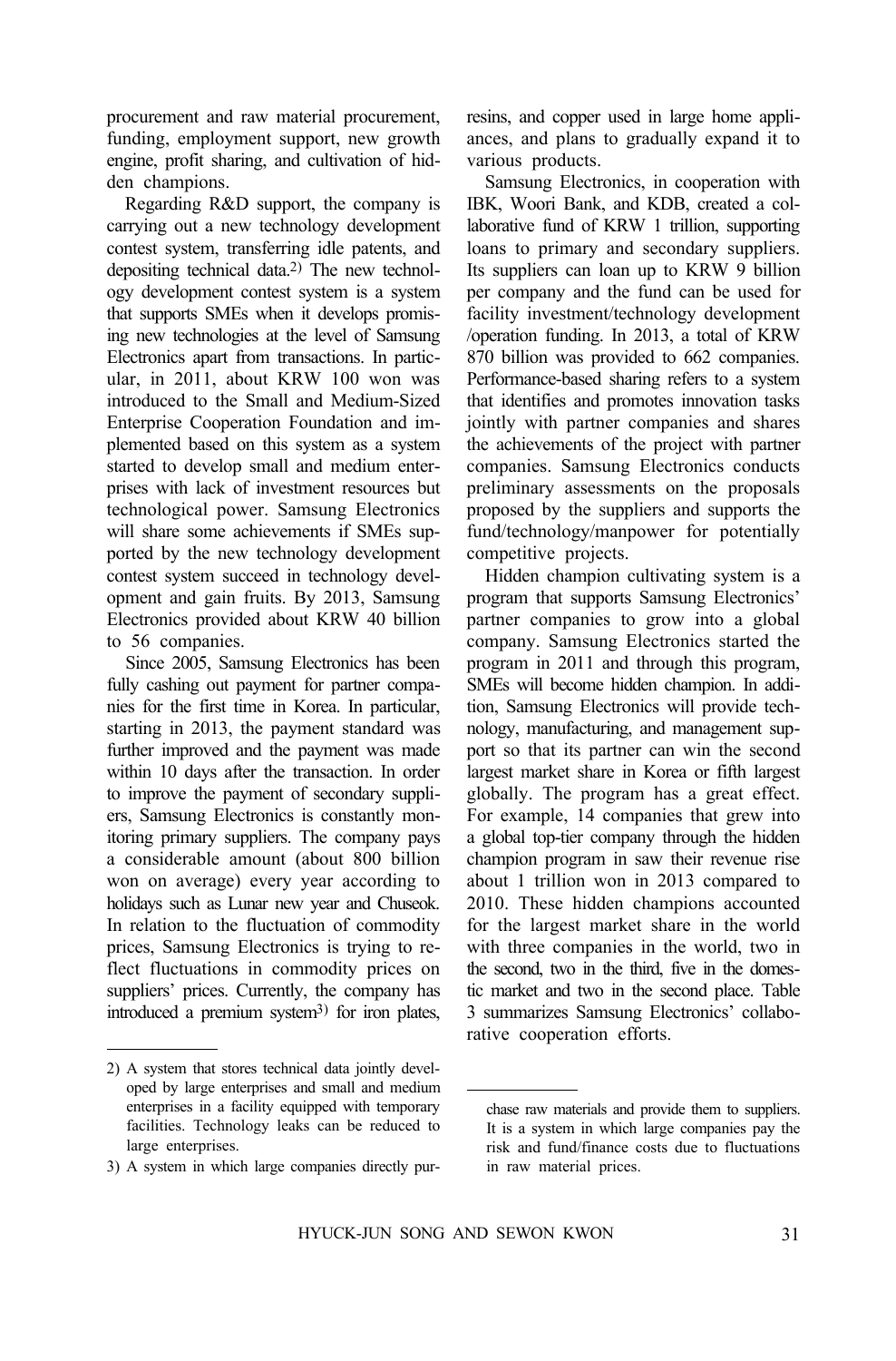| Category                                   | Category                                                          | Details                                                                                                                                                                                                                                                                                                                     |
|--------------------------------------------|-------------------------------------------------------------------|-----------------------------------------------------------------------------------------------------------------------------------------------------------------------------------------------------------------------------------------------------------------------------------------------------------------------------|
| R&D                                        | New technology                                                    | Supports new technology development by external SMEs                                                                                                                                                                                                                                                                        |
|                                            | development contest<br>system                                     | who are not trading                                                                                                                                                                                                                                                                                                         |
|                                            | Introduces advanced<br>technologies and<br>transfers idle patents | Holds advanced technology briefing, benchmarking<br>excellent manufacturing site, transferring idle patent<br>technology                                                                                                                                                                                                    |
|                                            | Technical data deposit<br>system                                  | Stores technical data of large companies and SMEs in facilities<br>equipped with deposit facilities. Reduces technology leaks<br>to large companies                                                                                                                                                                         |
| Payment and raw<br>material purchase       | Terms of payment                                                  | Cash payments to suppliers from 2005 (twice a month, four<br>times a month if the company wishes). When evaluating<br>the first supplier from 2012, Samsung Electronics reflects<br>the conditions for payment between the first and second<br>suppliers, considering the financial difficulties of the second<br>supplier. |
|                                            | Fluctuations in raw<br>material prices                            | Samsung Electronics applies a premium system (supplier<br>optional) for iron plate, resin, and copper. In addition, raw<br>material prices are regularly disclosed to suppliers portal.                                                                                                                                     |
| Financing support                          | Collaborative funds                                               | Suppliers operate 1 trillion won (KRW) in 2013 for operating<br>capital.                                                                                                                                                                                                                                                    |
|                                            | Equipment purchase<br>support                                     | Supports about KRW 20 billion including free rental of<br>high-priced equipment and joint development of facilities                                                                                                                                                                                                         |
|                                            | Collaborative guarantee<br>program                                | Loan support for partner financial institutions (KRW 44.7)<br>billion in 2013).                                                                                                                                                                                                                                             |
| Employment<br>support and<br>exploring new | Collaborative hiring for<br>suppliers                             | An online recruitment service for Samsung's suppliers, in<br>cooperation with IBK. Holds offline employment fairs for<br>Samsung's suppliers                                                                                                                                                                                |
| growth engines                             | Open sourcing                                                     | Developments/proposals by external companies that are not<br>trading, and examined and adopted by Samsung Electronics<br>Commercialized 16 tasks by 2013                                                                                                                                                                    |
| Profit sharing                             | GVE (Group Value<br>Engineering) initiatives<br>with suppliers    | Collaborates with suppliers to identify VE challenges and<br>support improvement tasks. Shares profits with suppliers<br>based on sharing standards                                                                                                                                                                         |
| Nurturing hidden<br>champions              | Nurturing hidden<br>champions                                     | Hidden champions that have the market dominance in the<br>5th (globally) or 2nd place (nationally) in the field and helps<br>to secure competitiveness in technology, management and<br>manufacturing fields                                                                                                                |

## **Table 3 Samsung Electronics' Collaborative Cooperation Efforts**

#### **2.3.2 Hyundai Motor Company4)**

Hyundai Motor's collaborative cooperation can be broadly divided into R&D, procurement and raw material procurement, funding, overseas expansion, employment support, and discovery of new growth engines.

In relation to R&D support, Hyundai Motor supports customized technology development for suppliers and supports quality improvement and R&D capability enhancement. Many of these programs are mainly performed by R&D technical support team of partner companies. In the automobile industry, the technology and quality of suppliers are more critical than in other industries. If the quality of components is not maintained for a long period of time, the cost of anticipated AS will increase, and ultimately Hyundai Motor's global competitiveness will be hindered. Therefore,

<sup>4)</sup> Major contents include summary of Lee (2014).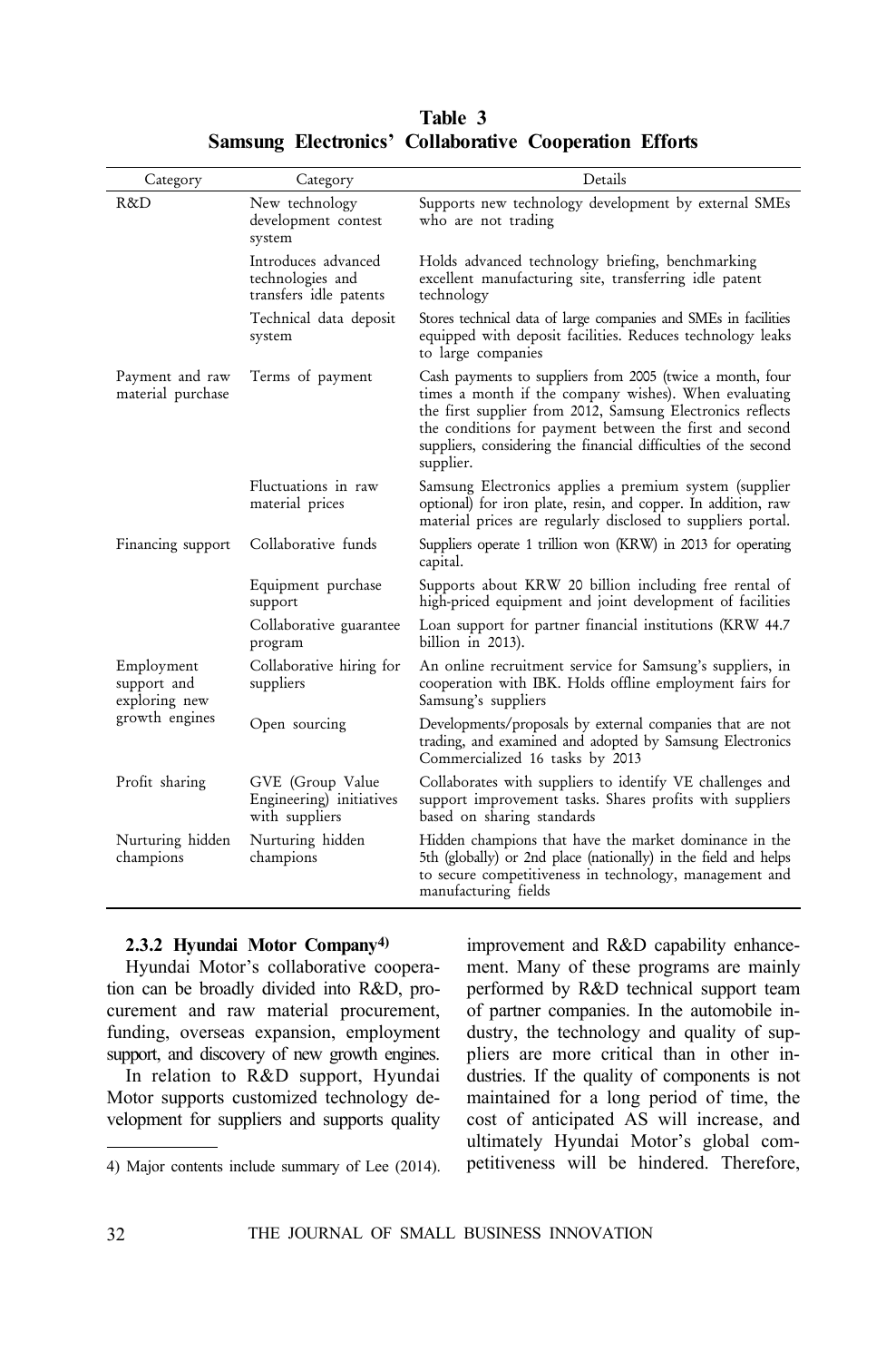|                      | Category        | Terms                      | Payment schedule |
|----------------------|-----------------|----------------------------|------------------|
| Automobile parts for | <b>SME</b>      | Cash                       | Monthly          |
| export               | Large companies | Cash                       | Monthly          |
| Automobile parts for | SME.            | Cash                       | Weekly           |
| domestic market      | Large companies | Electronic bills (60 days) | Weekly           |

**Table 4 Hyundai Motor's Terms of Payment**

Hyundai Motor operates a support team dedicated to partners R&D.

Hyundai Motor is paying the supply payments as described in Table 4.

Since 2006, Hyundai Motor has paid all of the payment for SMEs in cash, and weekly for domestic parts. In the case of automobile parts, manufacturing costs vary greatly depending on raw material price fluctuations. However, most of the suppliers are small in size and cannot purchase large quantities of raw materials at stable prices. Therefore, in order to reduce the risk of fluctuations in commodity prices of these suppliers, Hyundai Motor operates a subsidy system for steel plates. In the case of aluminum and precious metals, the company adjusts the unit price based on international prices; for plastic, the prices are protected within 5% fluctuation. During holidays like the Lunar new year and Chuseok, early payments are made.

Hyundai Motor provides a total of KRW 1.6 trillion in funding to its suppliers, including direct and indirect funding programs. Approximately KRW 200 billion is directly donated by Hyundai Motor in the name of operating funds, quality improvement and production operation funds; and about KRW 1.45 trillion is supported by facility investment and operating funds through cooperation with commercial banks.

Hyundai Motor is helping Korean suppliers advance overseas by focusing on overseas production bases. As of 2013, a total of 599 companies, including 239 first-tier suppliers and 360 second-tier suppliers, have entered the overseas market together with Hyundai Motor. Hyundai Motor assured stable trading volume for suppliers, established a computerized system to manage logistics production, supported land purchasing and tariff negotiations, and provided support measures for new partners. For example, the company holds or operates parts export roadshow overseas and is promoting small and medium-sized parts suppliers for finished car manufacturers overseas. In addition, Hyundai Motor supports joint logistics through the utilization of domestic and overseas export logistics centers and establishing certificate system of origin of partner companies. In fact, the amount of direct exports to overseas carmakers (KRW 18.1 trillion) is larger than the amount sold to overseas Hyundai Motor Company (approximately KRW 12 trillion).

Hyundai Motor is contributing to the commercialization of ideas by supporting domestic venture companies that lack the money that they call "Open Innovation Venture Plaza." When commercializing promising ideas, Hyundai Motor first selects venture companies that have innovative technologies in cooperation with private nurseries, government, and universities. And by providing development cost and infrastructure to selected venture companies, Hyundai Motor promotes development of fusion technology that can be applied to mass production of automobiles. Lastly, if successful in developing new technologies, it will support commercialization more actively by building business models, assisting in securing salespersons, and participating in equity as needed. Table 5 summarizes the collaborative partnership of Hyundai Motor Company.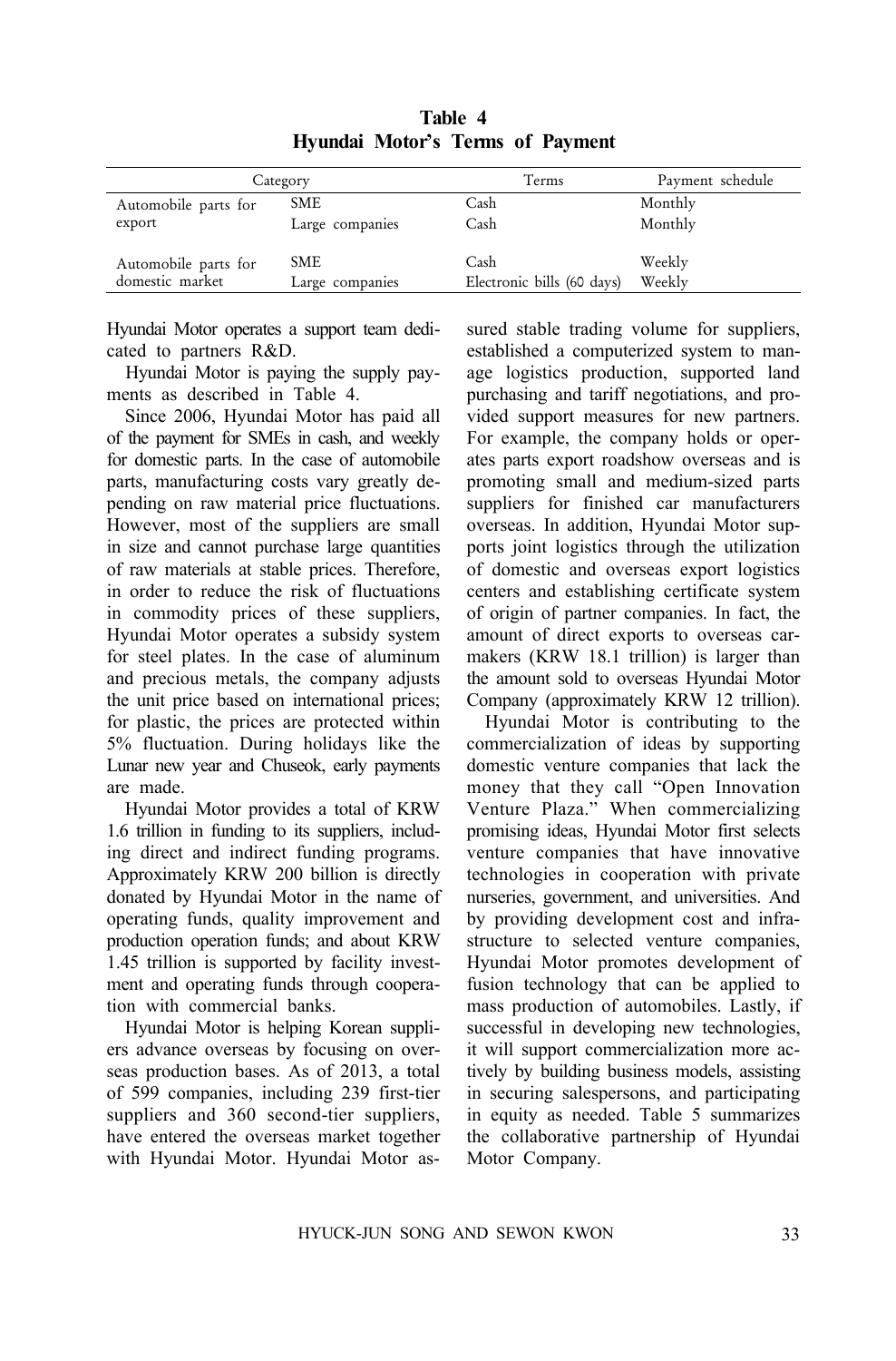| Category                                                | Category                                      | Content                                                                                                                                                                                                                             |  |  |  |  |
|---------------------------------------------------------|-----------------------------------------------|-------------------------------------------------------------------------------------------------------------------------------------------------------------------------------------------------------------------------------------|--|--|--|--|
| R&D                                                     | Custom-supported<br>technologies              | Supports for lack of R&D improvement work on core issues                                                                                                                                                                            |  |  |  |  |
|                                                         | Quality improvement                           | Supports improving quality mind; prevention of parts claim                                                                                                                                                                          |  |  |  |  |
|                                                         | R&D capability<br>enhancement                 | Product development ability improvement support; professional<br>technical education                                                                                                                                                |  |  |  |  |
| Payment<br>and raw<br>material                          | Terms of payment                              | When purchasing from SMEs, cash payment is made in full from<br>May 2006 (for domestic use: once a week, for export: once a month).<br>Early payment during holiday                                                                 |  |  |  |  |
| purchases                                               | Fluctuations in raw<br>material prices        | Iron plate: subscription system using POSCO's official price<br>Aluminum and other metals: prices connected with international prices<br>Plastics: reflecting fluctuations in prices based on international prices<br>(based on 5%) |  |  |  |  |
| Financing<br>support                                    | Operating capital                             | Direct financing: KRW 190 billion; financial institution loan support:<br>KRW 300 billion                                                                                                                                           |  |  |  |  |
|                                                         | Molds                                         | Collaborative mold equipment fund: KRW 50 billion; Green mold<br>facility loan: KRW 500 billion                                                                                                                                     |  |  |  |  |
|                                                         | Ex-Im Bank:<br>collaborative programs         | Funds for exporting parts for suppliers, overseas operation/facility<br>funding support for loans from financial institutions: KRW 500 billion                                                                                      |  |  |  |  |
| Overseas<br>expansion                                   | Export competitiveness<br>improvement support | Assists to secure supplier's quality and technical competitiveness                                                                                                                                                                  |  |  |  |  |
| support                                                 | Export demand<br>expansion support            | Holds parts export roadshow overseas, expansion of overseas joint<br>venture to strengthen export base, promotion of small and<br>medium-sized parts suppliers to overseas automakers                                               |  |  |  |  |
|                                                         | Export infrastructure<br>support              | Supports joint logistics through the utilization of domestic and overseas<br>export logistics centers and establishing certificate system of origin<br>of partner companies.                                                        |  |  |  |  |
|                                                         | Monitoring systems                            | Identifies and supports difficulties related to parts export                                                                                                                                                                        |  |  |  |  |
| Employme                                                | Suppliers job fair support                    | A total of 348 companies supported in 2012 and 2013 in each region                                                                                                                                                                  |  |  |  |  |
| nt support<br>and<br>exploring<br>new growth<br>engines | Open innovation<br>venture plaza              | Supports external venture companies that do not have sufficient funds<br>to commercialize their ideas.<br>Example) Rear camera lens water-proof coating technology,<br>localization of lamp vent cap                                |  |  |  |  |

**Table 5 Hyundai Motor Company's Collaborative Cooperation Efforts**

#### **2.3.3 LG Electronics5)**

LG Electronics' collaborative cooperation efforts can be divided into R&D, procurement and raw material procurement, funding, overseas advancement, employment support and exploring new growth engine.

LG Electronics' R&D support includes suppliers green partnership, conditional R&D support, and technical data deposits. The green partnership is a program supporting R&D for mid-to-long term new business, such as solar power with a scale of KRW

40 billion for five years starting from 2011. Under the conditional R&D support with purchase program, LG Electronics can offer items with support from suppliers, or supports R&D costs while LG Electronics guarantees purchase of developed products. Particularly, the conditional purchase program is a government project linked to large and small cooperative foundations.

LG Electronics closes the contract twice a month for subcontractors, and all of the payment is paid in cash within 10 days after the closure. If there is a holiday (e.g. Chuseok, lunar new year) during the payment period,

<sup>5)</sup> Major contents include summary of Jeon (2014).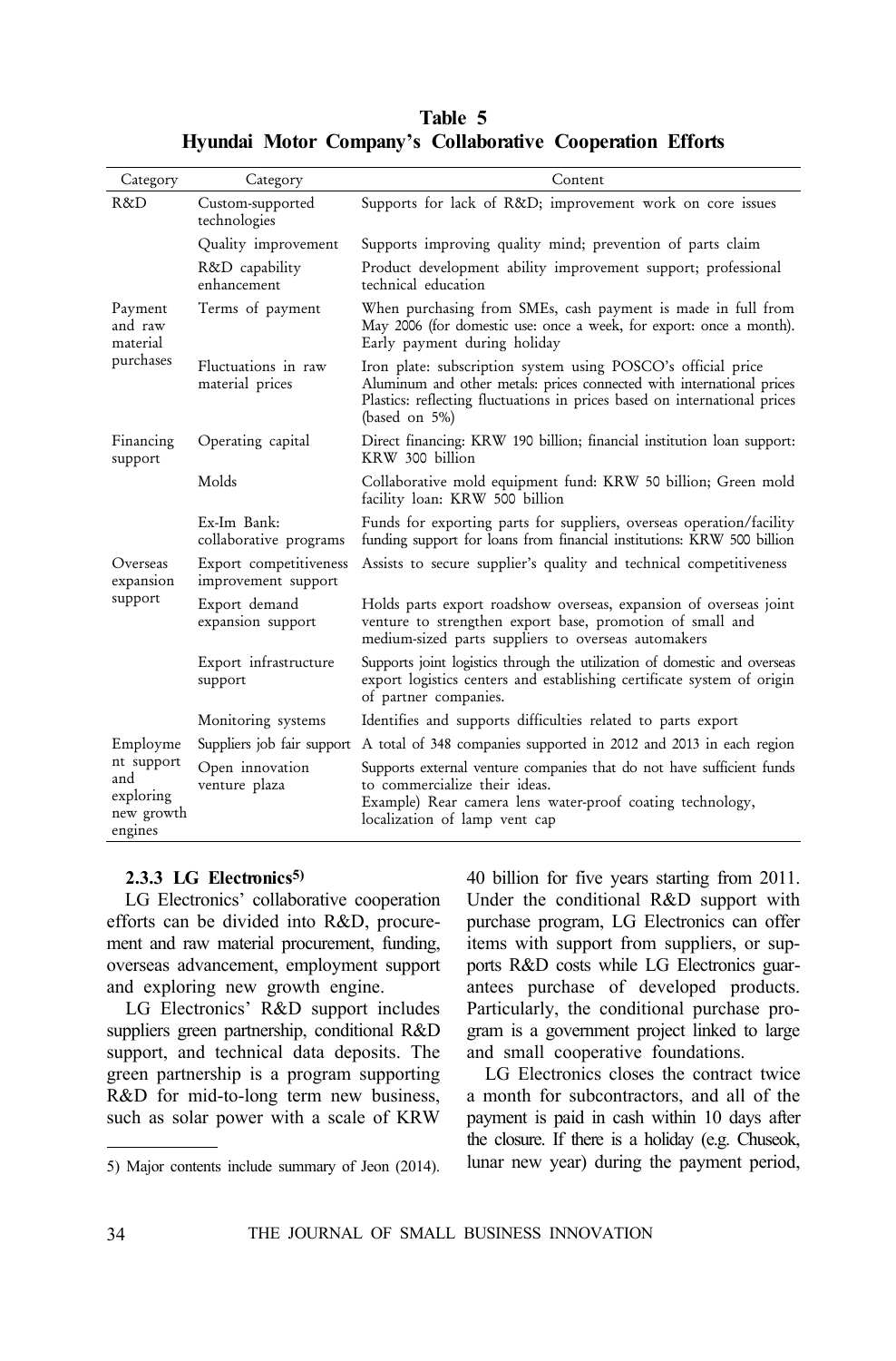| Category                           | Category                                           | Content                                                                                                                                                                                                         |
|------------------------------------|----------------------------------------------------|-----------------------------------------------------------------------------------------------------------------------------------------------------------------------------------------------------------------|
| R&D                                | Green partnership                                  | A program to support R&D for mid-to-long term new business such<br>as solar panels with a scale of KRW 40 billion for 5 years from 2011                                                                         |
|                                    | Conditional purchase<br>program                    | LG Electronics offers items and suppliers support them. Supports R&D<br>expenses and guarantees LG Electronics to purchase developed products                                                                   |
|                                    | Technical data<br>deposits system                  | Stores technical data of large companies and SMEs in facilities equipped<br>with deposit facilities. Reduces technology leaks to large companies                                                                |
| raw material                       | Payment and Terms of payment                       | 100% cash payment in full within 10 days after closing, twice a month.<br>Early payment during holiday                                                                                                          |
| purchase                           | Fluctuations in raw<br>material prices             | Adjusts unit price when raw material price or exchange rate fluctuates<br>by more than 10%.<br>Implemented a paid-up commission system for raw materials (approx.<br>KRW 600 billion as of 2012).               |
| Financing<br>support               | Facilities/operating<br>capital                    | Productivity/quality improvement, facility extension, high-tech<br>development, etc. Direct fund support KRW 10.6 billion (2012)                                                                                |
|                                    | Collaborative<br>cooperation funds                 | Approximately KRW 50 billion worth of funding programs for suppliers                                                                                                                                            |
|                                    | Financial institutions<br>indirect support         | Network loan, etc. Through cooperation with LG Electronics, financial<br>institutions are lending out to suppliers.                                                                                             |
|                                    | Overseas operation<br>partnership (Ex-Im<br>Bank)  | A program that supports facilities, operating funds, factoring, etc. at<br>favorable interest rates for overseas entities of suppliers                                                                          |
| Overseas<br>expansion              | Overseas adaptation<br>support                     | Supports local legal advice, purchase land, financing, etc.                                                                                                                                                     |
| support                            | Overseas production<br>infrastructure support      | Internalizes suppliers within overseas subsidiary factories                                                                                                                                                     |
| Employment<br>support and          | Suppliers job fair<br>support                      | Conducted in conjunction with government agencies, and major media<br>companies                                                                                                                                 |
| exploring<br>new growth<br>engines | Consulting support                                 | Provides management innovation consulting, ERP, and IT model<br>consulting support for suppliers (64 companies in 2012). CSR and EESH<br>(Energy, Environment, Safety, Health) custom consulting also supported |
|                                    | Autonomous research<br>activities and<br>proposals | The research members (LG Electronics and its suppliers) uncover common<br>innovation tasks and propose/develop the tasks that they have unearthed.                                                              |

|  | Table 6                                           |  |
|--|---------------------------------------------------|--|
|  | LG Electronics' Collaborative Cooperation Efforts |  |

LG Electronics helps the liquidity of partner companies through settlement. LG Electronics adjusts the unit price of products commissioned to suppliers by reflecting the changes in the terms of the unit price decision based on shifts in economic conditions, etc. in the "Basic Contract of Manufacturing Contract." In addition, if the raw material price of the supplier or the exchange rate rises by more than 10%, which is more advantageous than the case where the raw material price is increased by more than 20%, the unit price is adjusted as stipulated in Article 6 Paragraph 2 of the standard subcontracting contract. In 2012, LG Electronics actively adjusted its unit prices to more than KRW 160 billion due to economic fluctuations. LG Electronics implements a premium subscription system for raw materials that are difficult to purchase directly from partner companies or raw materials that are considered to be effective in collective purchasing (basic materials for producing parts supplied by the primary supplier such as resin and steel). In 2012, LG Electronics provided KRW 600 billion worth of raw materials to its suppliers using the premium payment system.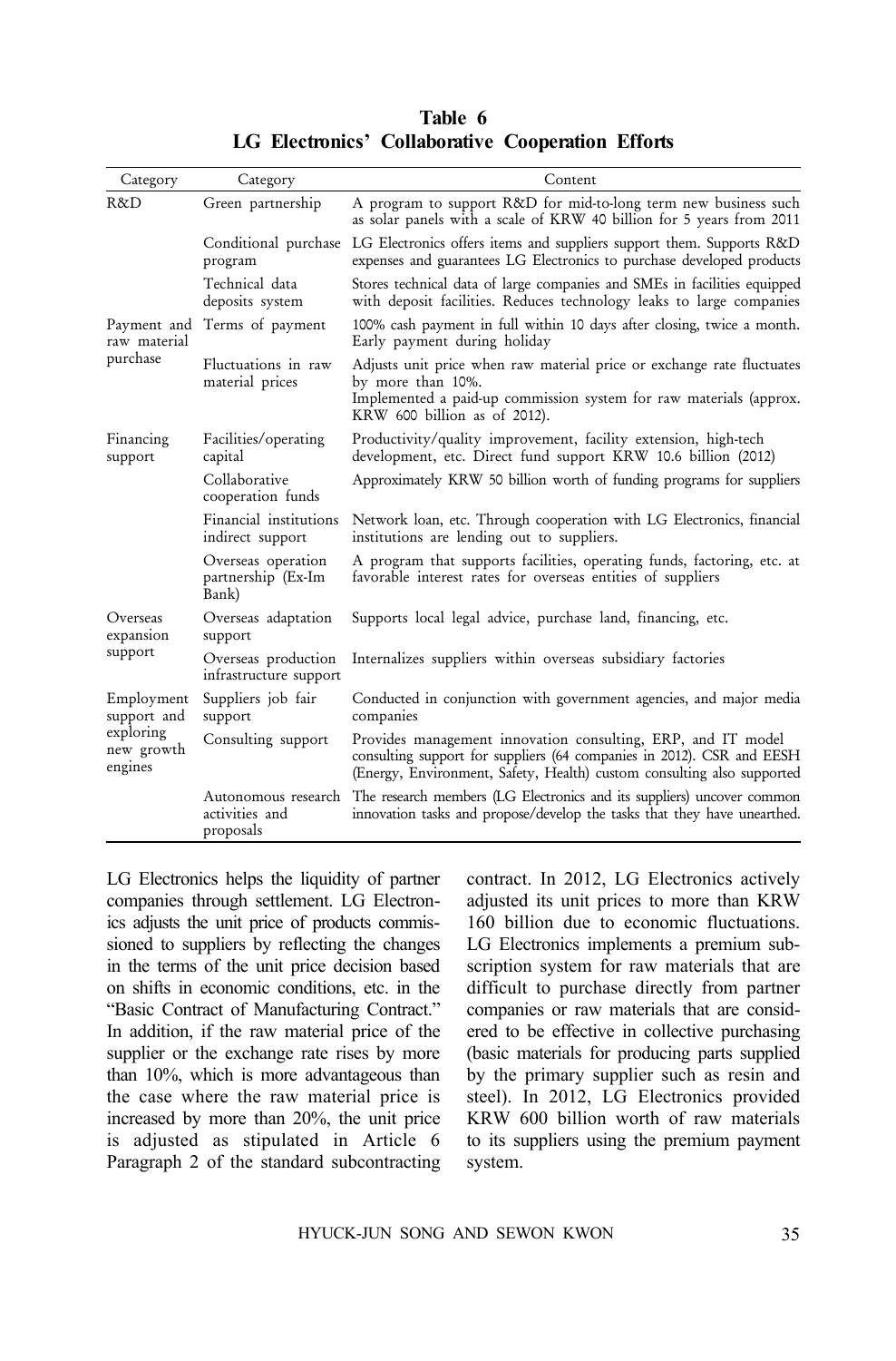The total amount of direct funding for LG Electronics' suppliers from 2004 to 2012 amounted to about KRW 170 billion, which was achieved by improving productivity and quality, expanding facilities, and funding technology development. In cooperation with financial institutions, the company also operates collaborative cooperation funds of approximately 125 billion won (50 billion won from LG Electronics and 75 billion won from financial institutions) and lend to the first and second tier suppliers. Network Loan is a program that lends unsecured loans to production and operation funds to partner companies through IBK Bank through LG Electronics' purchase orders and letters of recommendation. The partnership for overseas joint venture is aimed at the local corporations of partner companies that have entered into overseas business, in accordance with the business agreement established with the Export-Import Bank of Korea on April 10, 2012 for the operation of large- and medium-sized companies' collaborative cooperation programs on facilities, financing, and factoring.

When partner companies enter overseas, LG Electronics implements a program to help partner companies adapt quickly, supporting local legal advisors, property acquisition, and financing for overseas partner companies. LG Electronics is also actively cooperating with suppliers to build production infrastructures by internalizing supplier factories in overseas plants.

In addition, LG Electronics is actively supporting partner companies' job fairs in conjunction with government agencies and major media companies, etc; the company supports business innovation consulting, ERP and IT model consulting (64 companies in 2012) And EESH (energy, environment, safety, health) custom-made consulting. LG Electronics also operates an activity and proposal system frequently, and members of the research affiliation (LG Electronics and its partners) identify common innovation issues and propose/develop them for realization. Table 6 summarizes LG Electronics collaborative cooperation efforts.

### **2.3.4 Lotte Home Shopping Inc.6)**

Lotte Home Shopping's direction for promoting collaborative cooperation is largely composed of building a fair distribution trading system, expanding partner companies' sales, funding, and supporting overseas expansion.

In order to establish a fair distribution transaction system, Lotte Home Shopping is rendering its utmost to comply with the introduction of vendor entry and broadcasting operation standards and procedures. In addition, the company is offering on-line access only to provide fair and equal opportunities. The Fair Trade Compliance Committee and the Ethics Management Team operate under the direct supervision of the CEO, and also operates the Unfair Transaction Reporting Center and the Ethics Management Newspaper in the official homepage. Lotte Home Shopping conducts thorough internal and external education on fair trade and ethical management to prevent unfair transactions.

In order to expand the market for SMEs, Lotte Home Shopping operates a program of 1 company 1 luxury goods, which supports excellent products of domestic SMEs through free broadcasting without paying a commission fee. In addition, it broadcast Love & Fair CSR show which supports free market to social enterprises 10 times in 2013. Lotte Home Shopping provides funds to SMEs by establishing collaborative cooperation special funds, etc. In addition, it also directly supports SMEs with funds for strengthening competitiveness.

Lotte Home Shopping is entering the Chinese (3 channels) and Vietnam (2 channels) markets, and is helping SMEs advance globally through their overseas channels. Lotte Home Shopping supports interpreter services for home shopping contents of SMEs, and manpower related to program production and MD for product. In addition,

<sup>6)</sup> Major contents include summary of Lim (2014).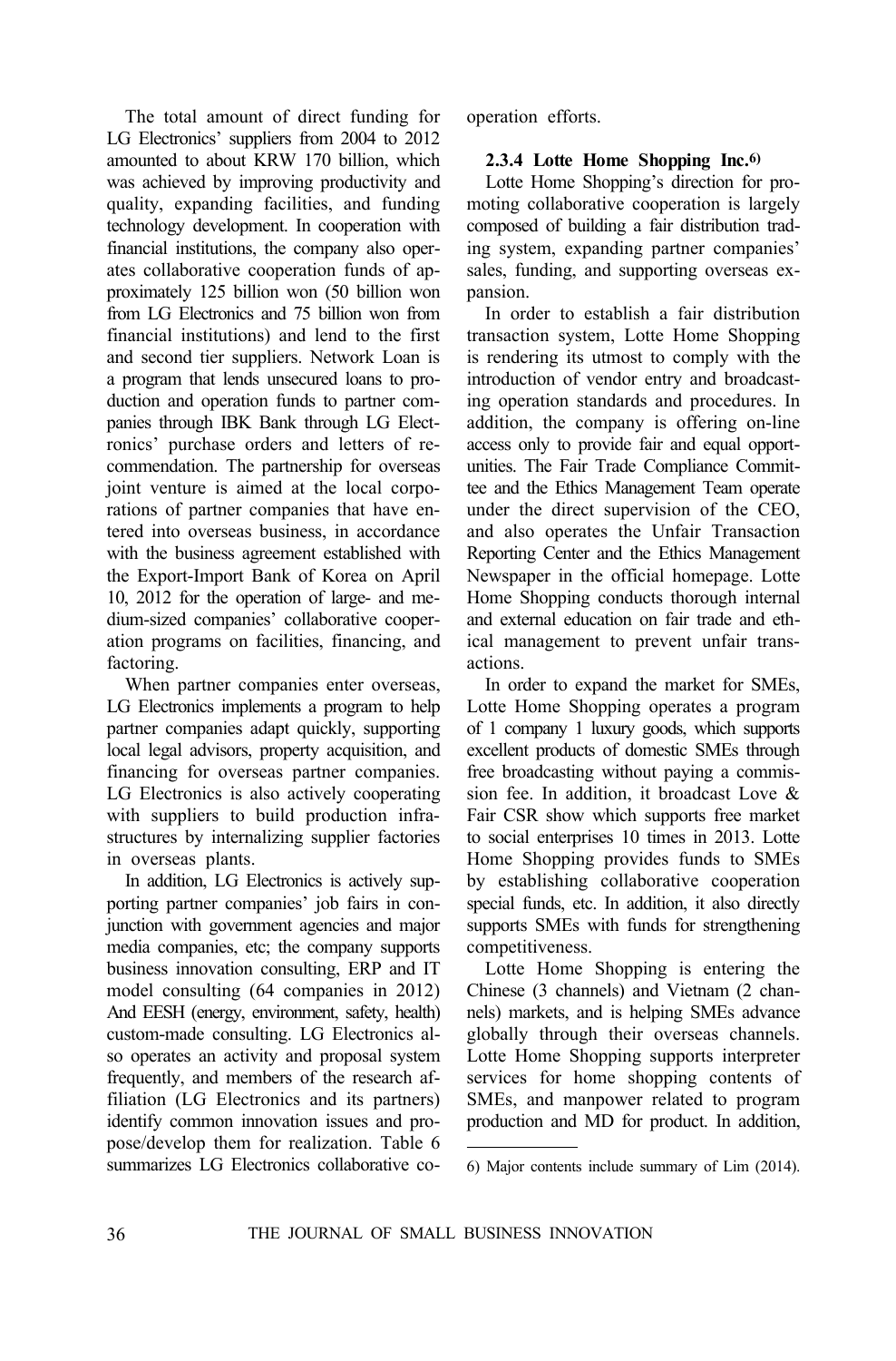Category Category Content Establishing fair distribution systems Fair selection and operation of suppliers and procedures online shop system for suppliers Introduction of vendors' entry points and broadcasting operation standards Monitoring for unfair Execution of Fair Trade Compliance Committee, Ethics Management trades Team directed by CEO, Unfair Transaction Reporting Center in official website, operation of Ethical Management Newspaper, education of fair trade and ethical management Suppliers sales expansion Broadcasting for SME 1 company 1 luxury goods (program that supports excellent products of domestic SMEs through free broadcasting without charge) Love &Fair CSR broadcast Broadcasting that supports social enterprises free of charge to the market Conducted 10 times in 2013 Financing support Financing support Enhancement of competitiveness, special funds for collaborative cooperation, etc. Overseas expansion support Manpower Supports manpower for translation and interpretation, manpower for program production, MD for commodities, and manpower for import and export process Network Lotte Home Shopping's domestic logistics infrastructure and export related network Photography support Local broadcasting video support for studio photography

**Table 7 Lotte Home Shopping's Collaborative Cooperation Efforts**

Lotte Home Shopping also supports SMEs in the import and export process. Lotte Home Shopping's domestic logistics infrastructure and export-related network are provided. Table 7 summarizes the collaborative cooperation of Lotte Home Shopping.

#### **2.3.5 POSCO7)**

POSCO's collaborative cooperation direction can be broadly divided into R&D, procurement and raw material procurement, funding, overseas advancement, benefit sharing, and idea market place.

POSCO's R&D support includes techno-partnership and technical data deposit. The techno-partnership is a program where POSCO provides technology support to SMEs in Pohang and Gwangyang by organizing technical advisory groups together with POSTECH, RIST, and Pohang Techno Park since 2006. From March 2011, POSCO also supports SMEs in Gyeongin area through a global R&D center in Songdo, Incheon. Through this program, POSCO conducted about 4,500 consultations on 421 companies

from 2006 to 2011.

For SMEs among partner companies, POSCO in principle pays cash twice a week on Tuesdays and Fridays within three business days after 2004. Also, during the holidays where funds are concentrated, the funds are paid every day from the week before the holiday and the funding cycle is adjusted.

As of 2013, POSCO's funding amount is about KRW 1 trillion. POSCO has contributed about KRW 900 billion to SMEs, financing about KRW 100 billion. POSCO has entered into a joint venture with overseas steel mills to support SMEs overseas.

The benefit sharing system implemented since July 2004 is a system in which POSCO and SMEs jointly improve their activities to reduce material costs, improve equipment life, reduce labor costs, and improve productivity. Through this system, SMEs can improve their constitution and acquire skills, and POSCO can achieve competitiveness and quality improvement in the long term. The results include 50% of the performance accrual over the three years according to the agreed method, and also provide incentives such as long-term contracts (3 years), grant-

<sup>7)</sup> Major contents include summary of Jeon (2013).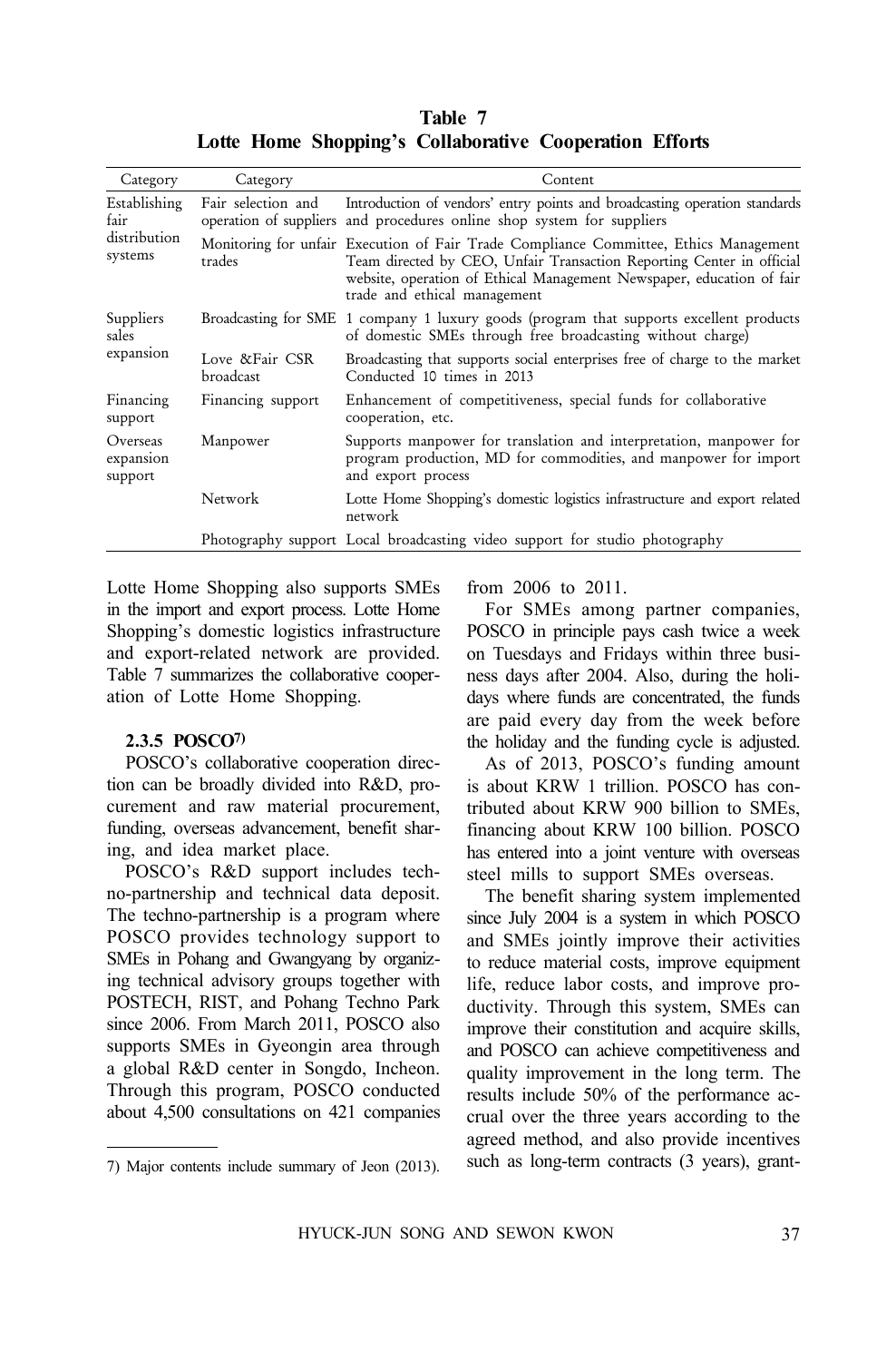| Category                              | Category                            | Content                                                                                                                                                                                                                                                                                       |  |  |
|---------------------------------------|-------------------------------------|-----------------------------------------------------------------------------------------------------------------------------------------------------------------------------------------------------------------------------------------------------------------------------------------------|--|--|
| R&D                                   | Techno-partnership                  | Customized technical support for SMEs Conducted about 4,500<br>consultations on 421 companies from 2006 to 2011.                                                                                                                                                                              |  |  |
|                                       | Technical data deposits<br>system   | Stores technical data of large companies and SMEs in facilities<br>equipped with deposit facilities. Reduces technology leaks to large<br>companies                                                                                                                                           |  |  |
|                                       | Terms of payment Terms of payment   | After 2004, cash payment within 3 business days after delivery<br>to SMEs. Early payment during holiday                                                                                                                                                                                       |  |  |
|                                       | Financing support Loan support fund | Support for small business financing at low interest rates<br>Contributed about KRW 900 billion<br>A joint-venture investment fund of about KRW 20 billion, and<br>a financial stability support fund of about KRW 101 billion.                                                               |  |  |
|                                       | Equipments                          | Operates the facility purchase interim payment system                                                                                                                                                                                                                                         |  |  |
| Overseas<br>expansion support support | Overseas expansion                  | Support overseas expansion and sales of SMEs in conjunction with<br>overseas steelmills                                                                                                                                                                                                       |  |  |
| Benefit sharing                       | Benefit sharing                     | Implemented since 2004. Jointly improves various business activities<br>of suppliers and pursues productivity improvement. Compensates<br>for 50% of the amount incurred for 3 years and provides a long-term<br>contract                                                                     |  |  |
| Idea Marketplace                      | Goals                               | Activation of venture business support                                                                                                                                                                                                                                                        |  |  |
|                                       | Scale                               | In the second half of 2010, 1,367 ideas were recruited of which<br>13 were awarded.                                                                                                                                                                                                           |  |  |
|                                       | Details                             | Selects some of the ideas proposed by the proponents and fosters<br>them through POSCO's unique venture support programs such<br>as idea development camps and membership programs, and then<br>introduces them to investors in the idea marketplace to establish<br>a venture support system |  |  |

**Table 8 POSCO's Collaborative Cooperation Efforts**

ing of points for evaluating suppliers, and joint patents.

Idea Marketplace selects some of the ideas proposed by the proponents and fosters them through POSCO's unique venture support programs such as idea development camps and membership programs, and then introduces them to investors in the idea marketplace to establish a venture support system. In the latter half of 2010, POSCO recruited 1,367 ideas of which 13 were awarded. Table 8 summarizes POSCO's collaborative cooperation.

# Ⅲ*. Comparison of Collaborative Cooperation between Samsung Electronics and other Large Companies for SMEs*

Except for Lotte Home Shopping, which

is not a manufacturing company, all four major companies are making major efforts to develop R&D for their suppliers. However, in the case of Hyundai Motor Company, there is no technical data deposits, and LG Electronics is providing R&D support for new and renewable energy related ventures.

Regarding the payment terms, Samsung Electronics, Hyundai Motor, LG Electronics, and POSCO are all increasing their portion of cash settlement, except Lotte Home Shopping, which is a service company. In order to reduce the risk of purchasing raw materials due to fluctuations in exchange rates and prices of subcontractors, there is a trend to increase the utilization of subscription systems. In terms of funding, all companies are funding SMEs by creating collaborative funds, and the amount of indirect support (loans) through financial institutions is also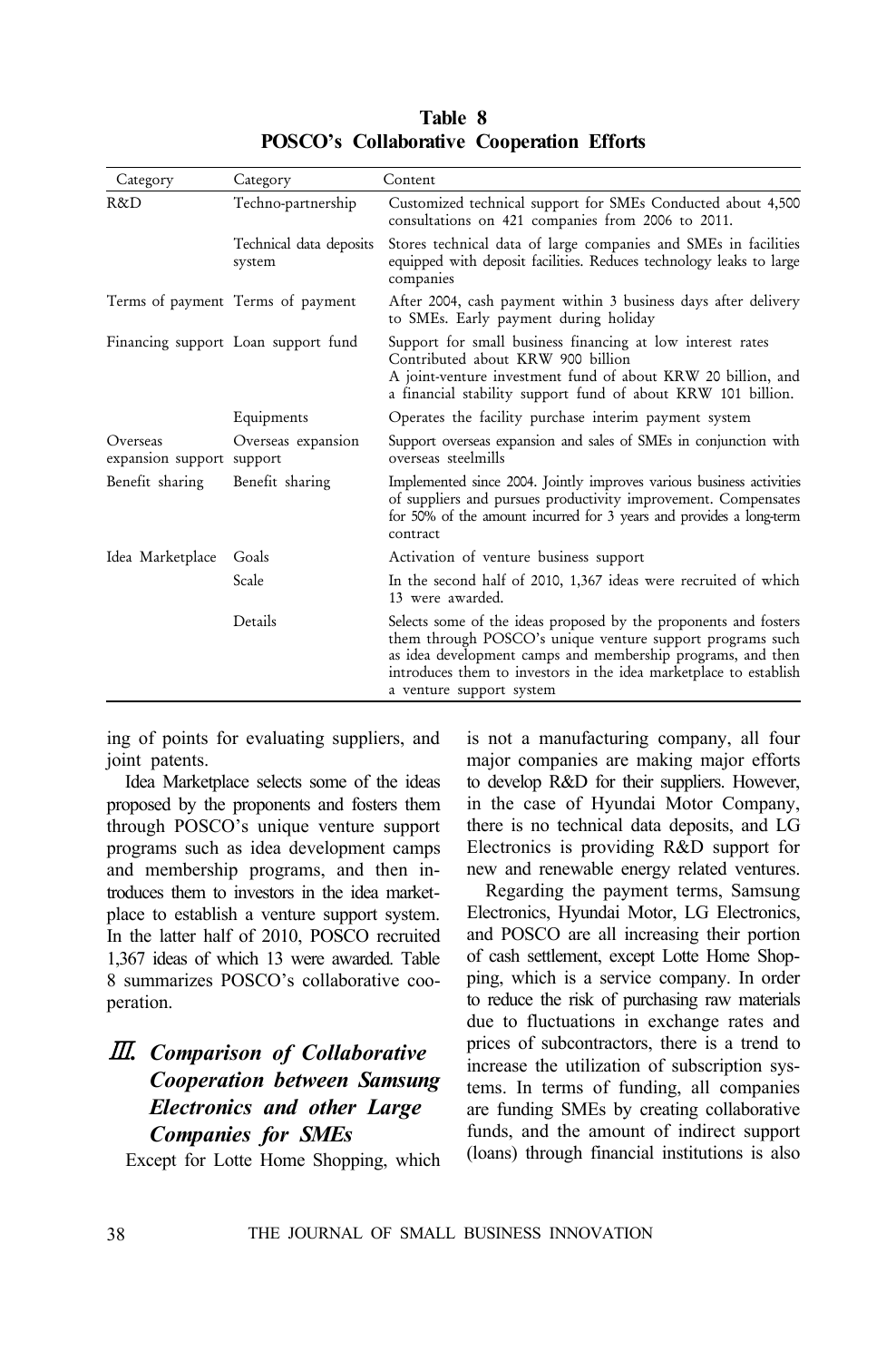increasing.

While Lotte Home Shopping is also actively expanding overseas, all five of the analyzed companies are actively supporting overseas expansion of partner companies through various channels, helping to become a global company from simple export infrastructure support (hidden champion cultivating project). Although not mentioned in Section 2, the five companies are also strengthening their communication with suppliers.

Each company has a collaborative cooperation strategy with one or two characteristics. In the case of Samsung Electronics, hidden champion cultivating project/profit sharing system, Hyundai Motor's open innovation venture plaza, LG Electronics' management innovation consulting, Lotte Home Shopping's free broadcasting for companies/SMEs, and Idea Marketplace/benefit sharing for POSCO. Although the names are different, the contents themselves are similar. For example, Hyundai Motor's Open Innovation Venture Plaza has similarities with POSCO's Idea Marketplace. Samsung Electronics' hidden champion cultivating project is similar to

**Table 9 Summary of Collaborative Cooperation Efforts among large Companies**

| Company                   | R&D                                                                                                                                                         | Payment                                                                                                             | Financing                                                                                                                                     | Overseas<br>expansion                                                     | Communicat<br>ions                                  | Others                                                                                                                                     |
|---------------------------|-------------------------------------------------------------------------------------------------------------------------------------------------------------|---------------------------------------------------------------------------------------------------------------------|-----------------------------------------------------------------------------------------------------------------------------------------------|---------------------------------------------------------------------------|-----------------------------------------------------|--------------------------------------------------------------------------------------------------------------------------------------------|
| Samsung                   | New technology<br>Electronics development<br>contest system,<br>technical data<br>deposit system                                                            | Cash<br>payment, raw<br>material prices<br>adjusted, steel<br>plate, resin,<br>and copper<br>subscription<br>system | Establishment Hidden<br>of funds and<br>direct support<br>(KRW 1)<br>trillion),<br>indirect<br>support with<br>financial<br>institutions      | champion<br>cultivating<br>project                                        | Collaborativ<br>e cooperation<br>Day                | Hidden<br>Champion<br>cultivating<br>project, profit<br>sharing                                                                            |
| Hyundai<br>Motor<br>Group | Customized<br>technical<br>support for<br>suppliers                                                                                                         | Cash<br>payment, raw<br>adjusted, steel (KRW 1.45<br>plate<br>subscription<br>system                                | Establishment Export<br>of funds and<br>material prices direct support<br>trillion),<br>indirect<br>support with<br>financial<br>institutions | infrastructure<br>and sales<br>channel<br>support                         | Operates<br>industry<br>cooperative<br>body         | Open<br>innovation<br>venture plaza,<br>commercialize<br>s external ideas                                                                  |
| LG                        | Green<br>Electronics partnership<br>(green projects<br>support),<br>conditional<br>purchase and<br>R&D<br>investments,<br>technical data<br>deposits system | Cash<br>payment, raw<br>material prices<br>adjusted, raw<br>material<br>subscription<br>system                      | Establishment Overseas<br>of funds and<br>direct<br>support,<br>indirect<br>support with<br>financial<br>institutions                         | infrastructure<br>support<br>(factory sites,<br>etc)                      | Voice of<br>Suppliers,<br>regular<br>meetings, etc. | <b>Business</b><br>innovation<br>consulting for<br>suppliers (CSR<br>and<br>customized<br>EESH (Energy,<br>Environment,<br>Safety, Health) |
| Lotte<br>Home<br>Shopping |                                                                                                                                                             | Lower fee<br>compared to<br>industry<br>standard<br>$(35.2\%)$                                                      | Establishment Support<br>of funds and<br>direct support expansion of                                                                          | overseas<br>SME through<br>overseas home meetings<br>shopping<br>channels | Satisfaction<br>survey for<br>suppliers,<br>regular | Free<br>broadcasting<br>for social<br>enterprise and<br>SME                                                                                |
| POSCO                     | Techno-partners Cash payment Establishment Support sales<br>hip, technical<br>data deposit<br>system                                                        |                                                                                                                     | of funds and<br>direct support overseas                                                                                                       | channels                                                                  | Regular<br>meetings, etc. Marketplace,              | Idea<br>benefit sharing                                                                                                                    |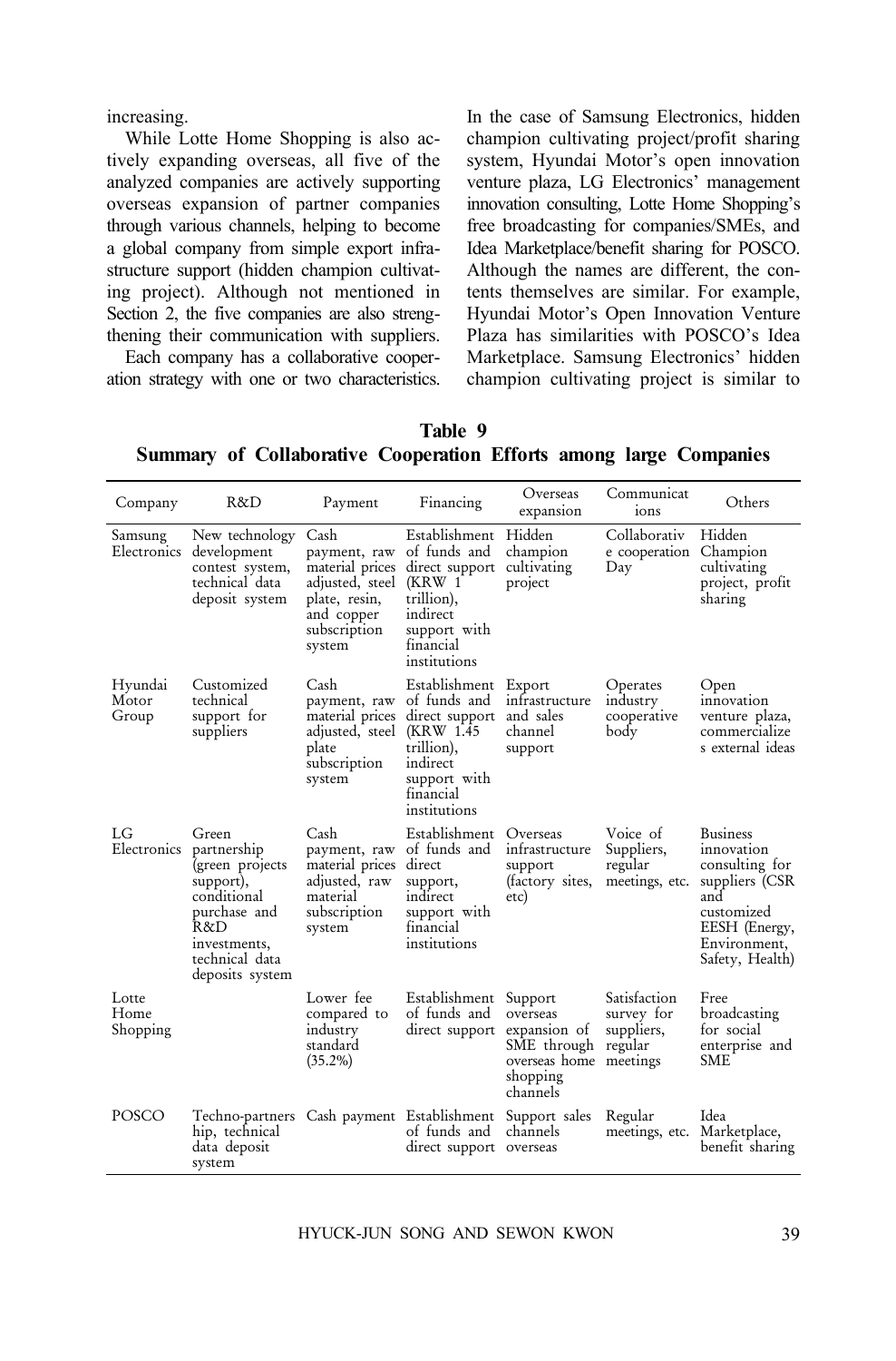LG Electronics' management innovation consulting in some aspects.

Table 9 summarizes the direction of collaborative cooperation among the five major companies analyzed.

From the view of Samsung Electronics, there are some important differences between the collaborative cooperation strategies of other large corporations and the collaborative cooperation strategy of Samsung Electronics. First, Samsung Electronics' strategy to nurture global hidden champions is a strategy that is more innovative and long-term oriented in the sense that other large companies are considering merely entering overseas markets. It is significant that the global hidden champion upbringing strategy can start from the stage of technology development of SMEs, and offer a road map for SMEs to become global companies through all processes from productization to sales. However, Samsung Electronics' collaborative cooperation strategy is not enough, especially in terms of entrepreneurship support. Samsung Electronics has a lot of plans to collaborate with existing partners, but there are no programs that support entrepreneurial ideas as POSCO's Idea Marketplace does.

In addition to the suppliers, it is necessary to support start-up companies. It is more likely that there will be more innovation in start-up companies than in companies that already have a business model in place. Therefore, helping start-up companies will create a more open ecosystem that will enable Samsung Electronics to drive innovation.

The financial status of startup companies is weak in general. Therefore, financial support at the R&D stage may be crucial for start-up companies. Samsung Electronics has a plan In addition, startup companies do not have enough resource to invest the departments other than R&D. Hence, it is important to provide consulting for the support departments.

# Ⅳ*. Conclusion and Implications*

Recently, companies are shifting to ex-

ternal procurement and outsourcing from self-production and subcontracting as a strategic choice. As outsourcing tends to be a strategic partnership, the importance of shared growth through mutual partnerships and the importance of collaborative supply chain management are increasing. Cooperative supply chain management can achieve efficiency and effectiveness of supply chain through cooperation and coordination with partner companies. Therefore, it is possible to reduce the bull-whip effects, promptly respond to demand forecasts of production and sales, and achieve competitive advantage through higher quality. Recognizing this importance, in 2011, the government announced 9.29 Comprehensive Measures for Shared Growth and after that, it seems that the performance of collaborative cooperative partnerships among SMEs in major domestic companies has become more concrete. Many companies have set up organizations dedicated to shared growth and strengthened communication with suppliers. In particular, companies support technological and innovation support for suppliers, provides financial support, improves payment terms, reflects cooperation results in personnel evaluation, and supports overseas business development.

In the case of large companies, it can be confirmed there is a growing social consensus on interest and visible performance of collaborative cooperation among large corporations in Korea. Not only funding for suppliers, which was the center of existing collaborative cooperation in the past, but also developmental cooperation such as technical cooperation and component joint development, and joint growth efforts are emerging. Samsung Electronics offers a vision of partners - hidden champions - and supports them, not only quantitative aspects of collaborative cooperation but also considerable changes in terms of quality. In other words, the stage of cooperation is developing into a value-creating cooperative relationship such as joint development between companies based on long-term vision sharing in contract trust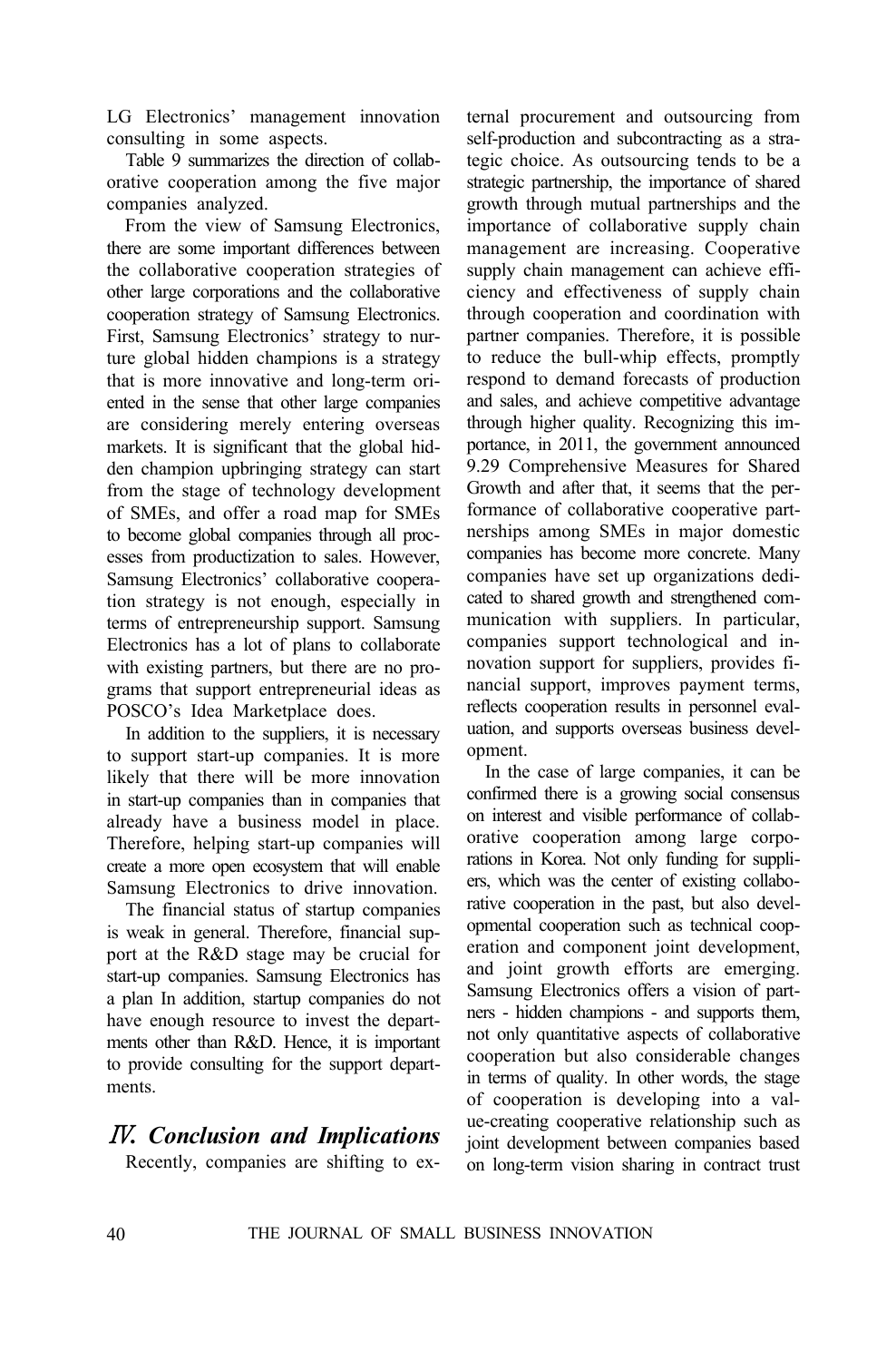based on short-term fair transactions.

In order to be sustainable and collaborative cooperation rather than temporary support or cooperation through collaborative cooperation, it is necessary for long-term sustainable development to be possible only if large companies recognize SMEs as true cooperation partners and mutually beneficial shared growth can be achieved. Maintaining a successful cooperative partnership requires long-term contracts, commitment, sharing of information, cost reduction, quality improvement, sharing of risks and rewards, and mutual trust. In order for successful collaborative cooperation to achieve results, firm recognition and support for collaborative cooperation among the CEOs of large corporations is of utmost importance, and it is important to systematically institutionalize collaborative cooperation structures and collaborative partnership performance evaluation. On the other hand, SMEs should develop competencies and qualities as cooperative partners on par with large corporations through technology development and innovation, rather than staying at the weaker position to receive protection and support from large corporations.

From the examples discussed in the manuscript, many large companies seems to wrok towards turning small and medium-sized companies into business partners that match their structure. However, we cannot conclude that all of the large companies successfully open the ecosystem. In order for large companies to further improve its collaborative cooperation strategy, it is necessary to expand the scope of the ecosystem to include not only the relationship between large companies and their suppliers but also potential start-ups that can benefit large companies in the long run. This will create a more open ecosystem that will enable large comapanies to drive innovation.

> Received 11 Feb. 2018 Revised 29 Mar. 2018 Accepted 02 Apr. 2018

## *References*

- Fine, C. H. (1998). *Clockspeed: Winning Industry Control in the Age of Temporary Advantage*, Cambridge. MA: Perseus Publishing.
- Jeon, S. G. (2013). *Korean Collaborative Cooperation Model Series 13-03: Posco*, Center for Large and Small Busiess Cooperation, Seoul.
- Jeon, S. G. (2014). *Korean Collaborative Cooperation Model Series 14-03: LG Electronics,* Center for Large and Small Busiess Cooperation, Seoul.
- Kim, K. C. (2014). *Korean Collaborative Cooperation Model Series 14-01: Samsung Electronics*, Center for Large and Small Busiess Cooperation, Seoul.
- Kim, K. C., S. Kim, G. Park, S. Park, J. Park, C. Song, J. Rhee, I. Im, H. Kang, and J. Han (2006). "A Theoretical Framework for Collaborative Partnerships between Large and Small to Medium Size Companies: Building a Sound and Sustainable Business Ecosystem," *Asia Pacific Journal of Small Business* 28(3): 381-409.
- Lee, J. W. (2014). *Korean Collaborative Cooperation Model Series 14-02: Hyundai Motor Company*, Center for Large and Small Busiess Cooperation, Seoul.
- Lim, C. W. (2014). *Korean Collaborative Cooperation Model Series 14-05: Lotte Home Shopping*, Center for Large and Small Busiess Cooperation, Seoul.